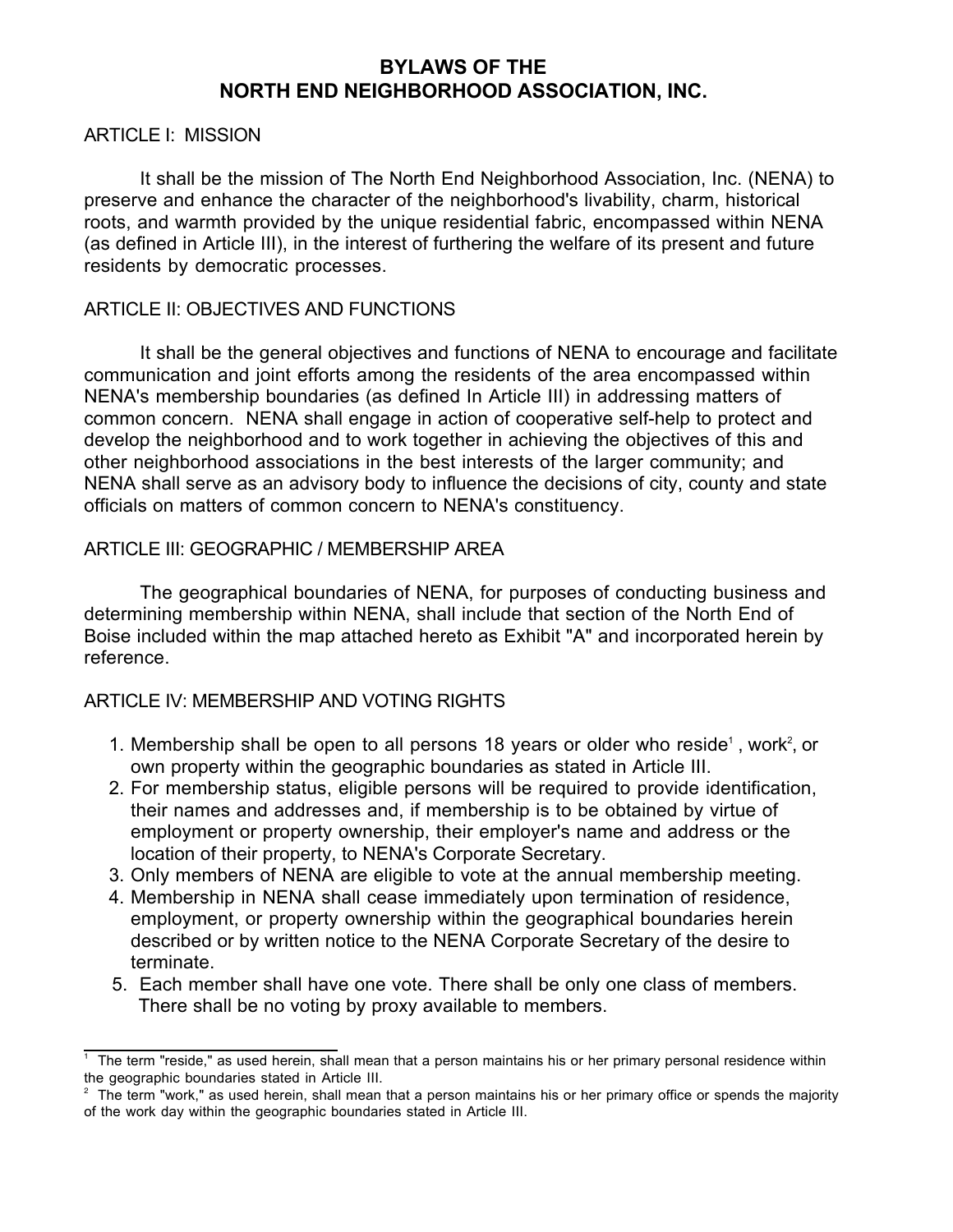# ARTICLE V: BOARD OF DIRECTORS

- 1. The Board of Directors shall have a membership of eleven (11) NENA members nominated and elected at the annual meeting. Board members shall serve for twoyear terms; six (6) Board members shall be elected in even years, five (5) in odd years.
- 2. Vacancies on the Board of Directors shall be filled by a vote of the Board. Those elected shall serve out the unexpired term of the position.
- 3. The duties of the Board of Directors shall include all items and issues that the general membership and/or Board determine to be germane to the best interests of NENA. It is also the duty of each board member to provide their most current contact information.
- 4. Actions taken by the Board should represent the majority sentiments of the general membership of NENA.
- 5. Decisions and actions of the Board shall be subject to review at the next public meeting or at special meetings called for that purpose.
- 6. Board members shall be allowed to vote by proxy under the following conditions:
	- A. The Board member wishing to vote by proxy shall notify, in writing, the Corporate President and Corporate Secretary prior to the commencement of the meeting.
	- B. The written notice of intent to vote by proxy shall either designate another Board member by name who shall have general proxy authority to vote on behalf of the absent Board member executing the proxy or designate a vote on a particular issue to be acknowledged by the Corporate Secretary at the meeting, without the need to designate another Board member to cast the vote.

# ARTICLE VI: REMOVAL OF BOARD MEMBERS

- 1. Members of the Board of Directors shall automatically be removed from the Board in the event they no longer satisfy the requirements of membership set forth in Article III, and may be removed by vote of the Board in the event they are absent from three consecutive Board meetings and/or a total of six Board meetings, as defined in Article X, paragraph 2, in any one (1) year, defined as a continuous 365 day period. For purposes of this Article, voting by proxy does not constitute attendance at a Board meeting.
- 2. Board members may be removed from the Board by a quorum for any reason deemed sufficient by the Board. Such removal shall only be valid if notice of the meeting at which the vote to remove such Board member is provided in accordance with Article X, paragraph 2. The Board member being removed shall have no entitlement to any procedure not described herein and shall have no right to be heard regarding their removal.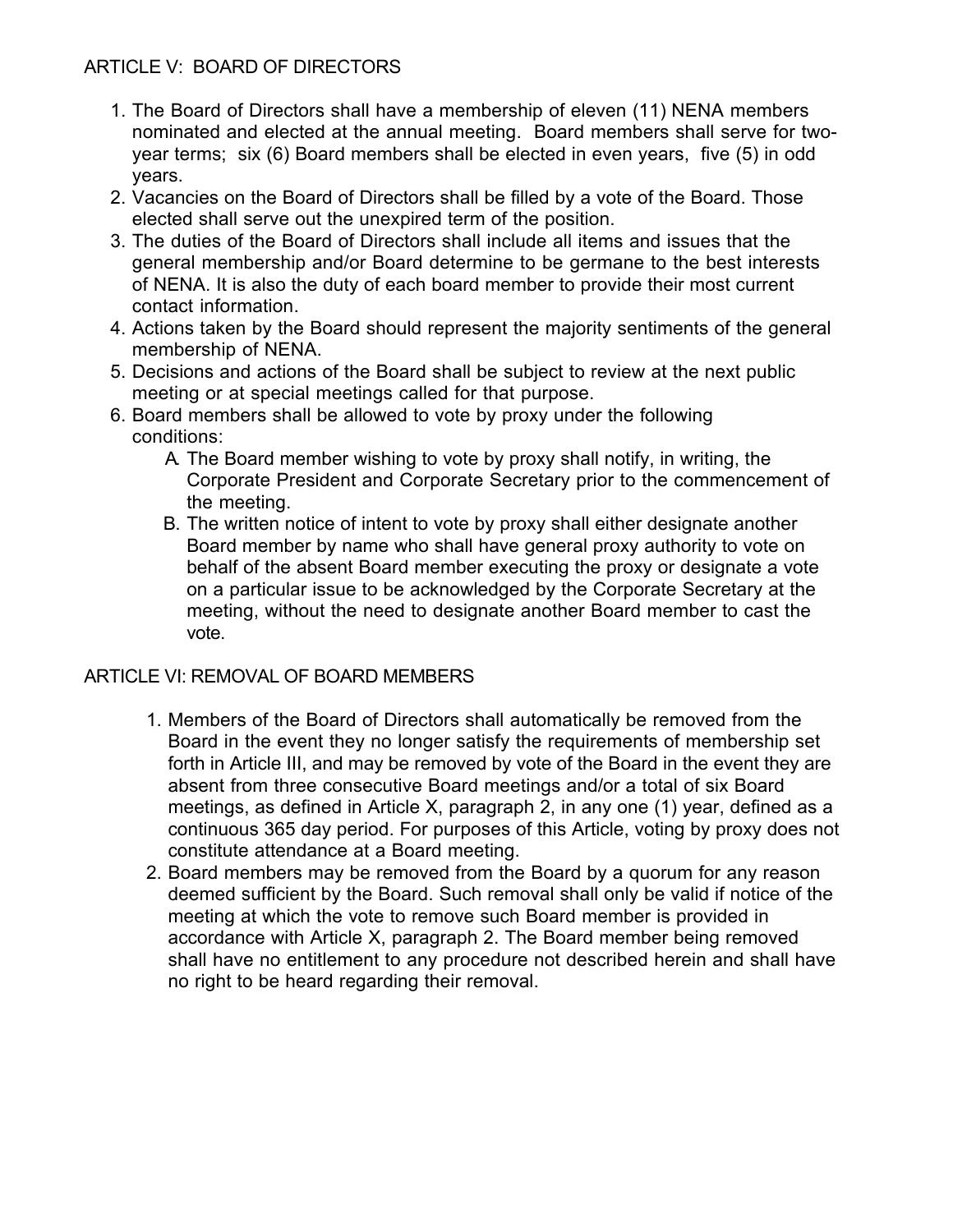# ARTICLE VII: CONFLICT OF INTEREST

- 1. A conflict of interest exists when a member of the Board of Directors, acting in their official capacity, votes or takes affirmative action that, if successful, will or reasonably could provide that Board member with a personal or business advantage and this possible advantage is known, or should be known, to the member when casting such votes or taking such action.
- 2. A conflict of interest does not exist when personal or business gain exclusively entails the enhancement of a member's property or when it does not diminish the existing character of surrounding properties, based on the owners of those properties opinions.
- 3. Any Board member with a conflict of interest on a particular issue must abstain from voting on that issue and shall address the Board with that Board member's concerns about a potential conflict at the beginning of the Board meeting before the issue is addressed.

# ARTICLE VIII: OFFICERS

1. The Board of Directors shall elect, by vote, the following officers at the first Board meeting following the annual meeting:

President Vice President **Secretary Treasurer** 

- 2. Powers and Duties of Officers:
	- The President's powers and duties shall include:
	- a. Serving as the executive officer and overseeing the carrying out of programs.
	- b. Presiding at all meetings of the Board of Directors.
	- c. Distributing or delegating distribution of notices of all meetings pursuant to these Bylaws.
	- d. Signing or endorsing checks, drafts, and notes in conjunction with the Treasurer.
	- e. Acting as an ex-officio member of all committees.
	- f. Presenting an annual report to the members at the annual meeting or designating a representative to present said report.
	- g. Signing all contracts and other instruments authorized by the Board.
	- h. Acting as spokesperson for NENA or assigning that function to another Board as the President deems appropriate.
	- i. Cause to be filed an annual report with the Secretary of State pursuant to Idaho Code 30-3-136.
- 3. The Vice-President's duties shall include:
	- a. Performing the duties of the President upon the absence or disability of the president.
	- b. Assisting the President upon the President's request.
- 4. The Secretary's duties shall include:
	- a. Keeping minutes of all annual meetings and all meetings of the Board of Directors.
	- b. Maintaining a file, in written form, of the official records ofNENA as directed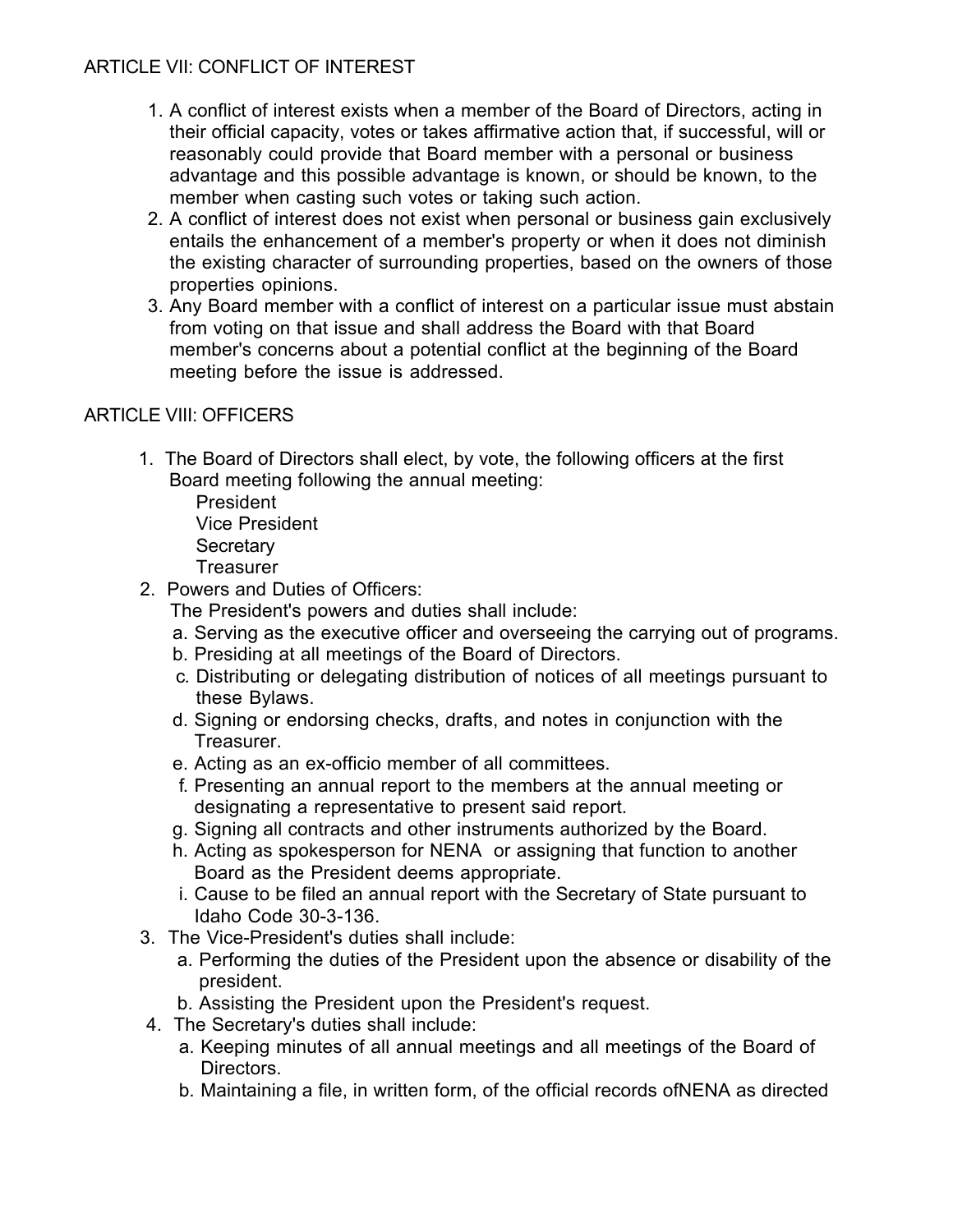by the Board and consistent with Idaho Code 30-3-131.

- c. Maintaining a record of all NENA members eligible to vote in a form that permits preparation of a list of the name and address of all members, in alphabetical order.
- 5. The Treasurer's duties shall include:
	- a. Collecting and receiving all monies due.
	- b. Acting as custodian of these monies and depositing them in a bank designated by the Board.
	- c. Disbursing the corporate monies in accordance with the budget or upon order of the Board and signing checks together with the Corporate President and/or other authorized officers.
	- d. Maintaining books and ledgers as directed by the Board.
	- e. Preparing monthly financial statements and presenting such statements to the Board upon request.
	- f. Reporting at the annual meeting of the membership.
	- g. Performing such other functions as may be incident to the office.
	- h. Providing a bond to protect the corporation, if necessary.
	- i. To make or cause to be timely made, all necessary filings with the Internal Revenue Service and the Idaho State Tax Commission.

### ARTICLE IX: COMMITTEES

The NENA shall have four (4 ) standing committees: The Executive Committee, the Recruitment Committee , the Hyde Park Street Fair Committee. and the Electronic Communications Committee. Other than the Executive Committee, as defined below, all committees shall have a minimum of one director of the board serving as a member. It is the responsibility of each committee to define their mission, define the tasks necessary to carry out that mission and have these items aproved by the full board of directors.

- 1. Executive Committee: The executive committee shall consist of all corporate officers as described in Article VIII.
- 2. Recruitment Committee: Prior to the annual meeting, or whenever a vacancy exists on the Board of Directors, this committee shall nominate persons for Board positions becoming or that are vacant. They shall also be responsible for recruiting and maintaining a list of all NENA members interested in volunteer activities.
- 3. Hyde Park Street Fair Committee: The Board of Directors will appoint the Hyde Park Street Fair Committee, to oversee all management, financial, and administrative actions necessary to sponsor the Hyde Park Street Fair. The annual budget will be approved by the NENA Board of Directors. The Hyde Park Street Fair shall include at least one member of the NENA Board of Directors.
- 4. Electronic Communications Committee: The committee will be chaired by a NENA board member.
- 5. Other Committees: The Board of Directors may, at its discretion and from time to time, designate other committees for the purpose of addressing particular tasks, events and/or issues. When designating such a committee, the Board shall also designate one or more individuals as "chairs" of the committee.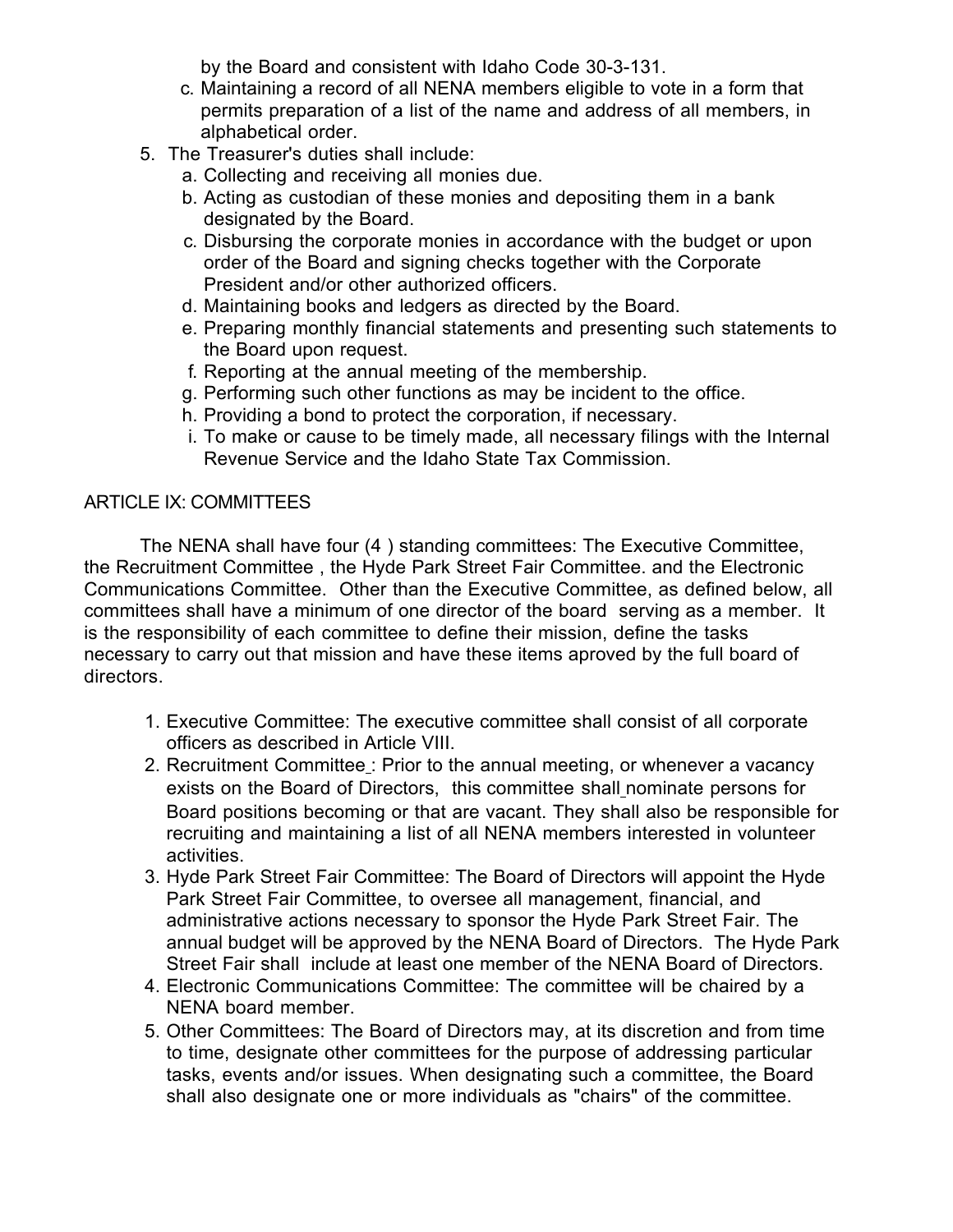Such committees may consist of members of the Board as well as the NENA membership at large. These committees shall be responsible and answer to the Board of Directors and may be terminated at any time and for any reason by the Board. The Board may require these committees to provide regular reports to the Board.

### ARTICLE X: MEETINGS

- 1. Annual membership meetings: Annual membership meetings shall be held the Monday before Memorial Day each year for the purpose of electing members of the NENA Board of Directors for the following years, and for the purpose of receiving reports of officers and committees, and for the Board of Directors to receive input from the general membership. A quorum for annual membership meetings shall be twenty-five (25) members. The NENA President or the President's delegate shall cause to be published in the Idaho Statesman, or a newspaper of general circulation serving the NEN A geographical area, a notice, article or advertisement (collectively referred to as "notice") of the annual meeting. Such notice shall be published no less than seven (7) days and no more than twenty one (21)days prior to the date of the meeting. The notice shall provide the date, time and location of the meeting.
- 2. Board of Directors meetings: In addition to the annual membership meeting, there shall be regular meetings of the Board of Directors at a time and place set by the Board. The purpose of these meetings shall be to review general and specific matters of interest to the North End. Unless otherwise determined by the Board, these meetings shall be open to the public. At the Board's discretion, non-Board members may be allowed to provide input and otherwise participate in the meetings. Only Board members shall be allowed to vote at Board meetings. The President or the President's delegate shall notify all members of the Board, as well as all committee "chairs" as defined in Article IX, paragraph 2, of the time and place of all Board meetings by mailing, electronic communication or hand delivering to all Board members at their last known address written notice to be postmarked, electronically posted or hand delivered not less than seven (7) days prior to said meeting. Any Board member who does not plan to attend a meeting of the Board shall notify the President prior to said meeting of their intent not to attend. For any vote of the Board to be effective, there must be at least a "quorum." A quorum for all Board of Director meetings, including "special meetings" as defined in paragraph 3 of this Article, shall be six (6) persons assuming the existence of eleven (11) sitting Board members. In the event there shall be vacancies on the Board, a quorum shall constitute at least fifty five percent (55%) of the number of then sitting Board members. If said fifty-five percent (55%) yields a less than whole number of Board members, then the number of members needed to constitute a quorum shall be rounded up to the next highest number.
- 3. Special meetings: Special meetings shall be called by either: (1) a vote of the Board of Directors; or (2) a written demand of at least one hundred NENA members eligible to vote signed, dated and delivered to all Corporate officers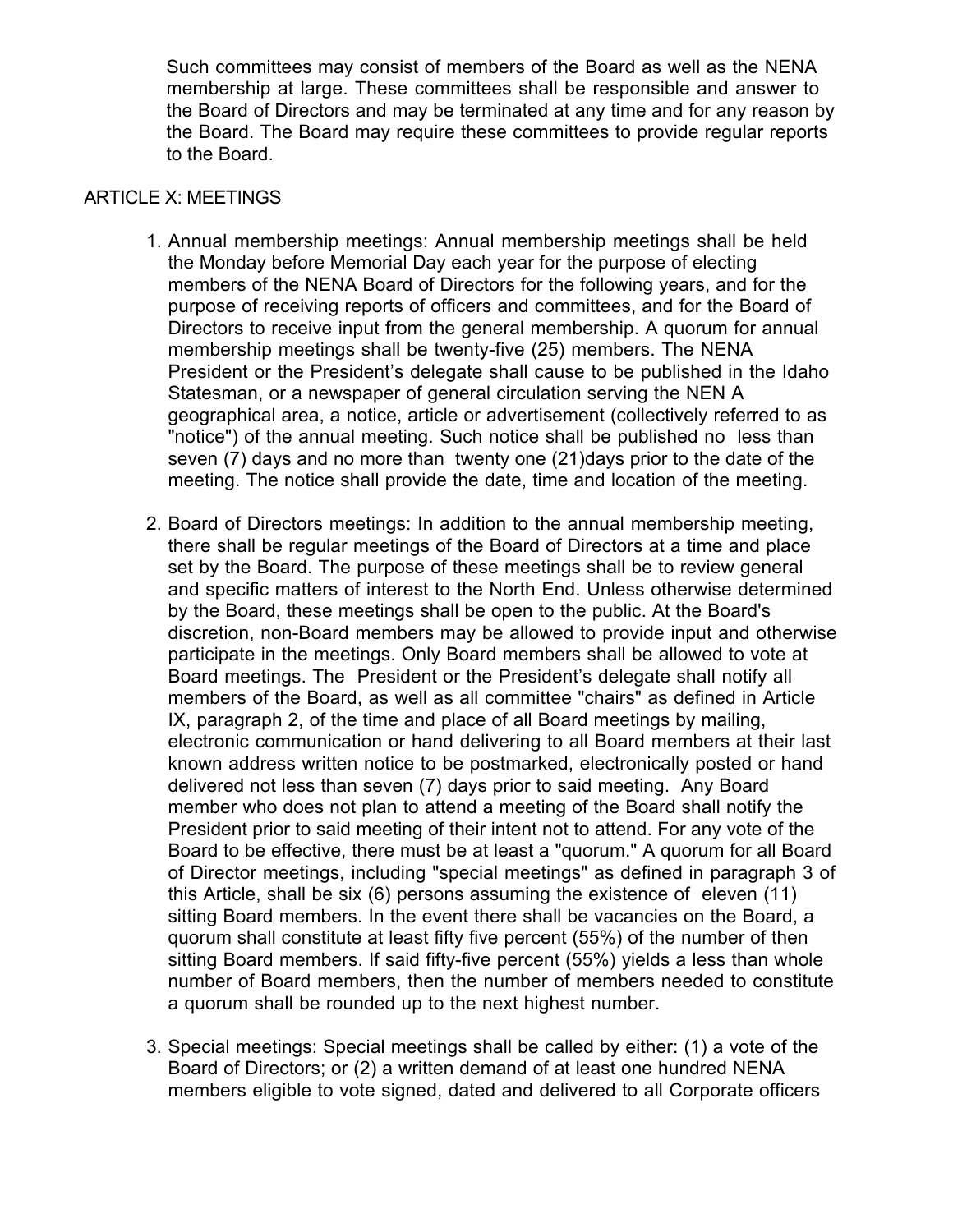as defined in these Bylaws describing, with particularity, the purpose or purposes for which the special meeting is to be held and whether a vote or resolution by the Board is requested. The purpose of these special meetings shall be to review matters of special concern to the North End and to review actions of the Board. Following submission of the petition as set forth above, the Board shall conduct said special meeting within thirty (30) days.

4. Action by Board without meeting: Action may be taken by the Board of Directors without a meeting if evidenced by a written consent signed by a quorum of all sitting Board members. Such action shall become effective when signed by the last Board member constituting the quorum unless the consent itself specifies a different effective date. A consent signed as set forth above shall have the effect of a meeting vote and may be described as such in any document.

# ARTICLE XI: OPEN MEETINGS

All meetings of NENA are open to the public unless the Board of Directors votes to withdraw into executive session for the sole purpose of discussing and voting on the removal of committee and Board members, or to discuss matters of litigation. All decision-making processes and votes made in executive session are confidential. Ultimate decisions will be made public. All committee and Board member removals are confidential and shall not be discussed outside the Board.

# ARTICLE XII: CORPORATE RECORDS

- 1. NENA's members shall have the right to inspect and copy the Corporate records only to the extent mandated, and in the manner prescribed, by Idaho Code 30-3-131. NENA shall not be required to pay the copy costs of any such request by a member. The Corporate Secretary shall remain in possession of all Corporate records at all times.
- 2. A membership list may be obtained by any person for any purpose related to that member's interest as a member of NENA. The foregoing notwithstanding, no membership list shall be obtained and used by any person for the following purposes:
	- A. To solicit money or property;
	- B. For any commercial purpose; or
	- C. For sale to or purchase by any person or entity.

### ARTICLE XIII: AMENDMENT TO BYLAWS

These Bylaws may be amended upon approval of two-thirds (2/3) of those present and voting at an annual meeting, provided that the proposed amendment has first been presented and approved at a meeting of the Board of Directors.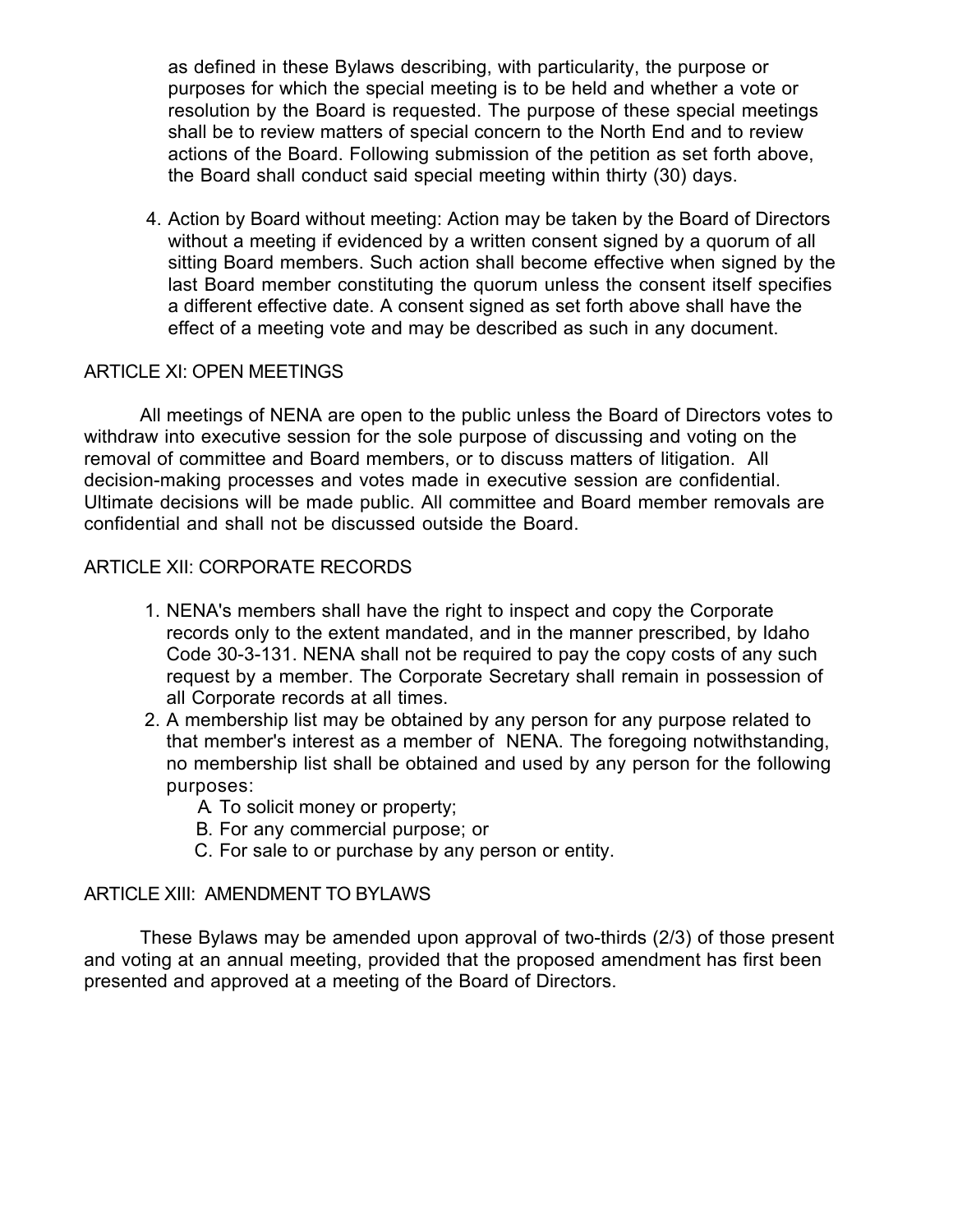# ARTICLE XIV: EMERGENCY BYLAWS AND POWERS

The Board of Directors may adopt, amend or repeal these Bylaws to be effective only in an emergency.<sup>3</sup> The emergency bylaws, which are subject to amendment or repeal by the NENA general membership, may provide special procedures as the Board deems necessary for managing the Corporation during the emergency including:

- A. How to call a meeting of the Board.
- B. Quorum requirements for the meeting; and
- C. Designation of additional or substitute directors.

All provisions of the Bylaws not inconsistent with the emergency bylaws shall remain in full force and effect. The emergency bylaws will no longer be effective once the emergency ends.

# ARTICLE XV: ENACTING CLAUSE

These Bylaws shall become effective when duly approved as described in Article XIII above.

# ARTICLE XVI: ULTRA VIRES ACTIONS

No member of the Board of Directors or any other committee member shall represent NENA without authority granted by a vote of the Board or authority of the executive committee.

# ARTICLE XVII: NEIGHBORHOOD PLANS

- 1. Authorization. NENA may from time to time and as deemed appropriate by the Board of Directors, enter into a planning process to develop Neighborhood plans. The plans may be area specific, issue specific or comprehensive.
- 2. Compliance with City Guidelines. To the extent applicable, recognizing that all or portions of NEN A's geographical area are within the corporate city limits of Boise City and portions of the NENA geographical are may be in unincorporated Ada County, planning shall be accomplished in the manner described in the Boise City Neighborhood Planning Guide, as that document may be amended from time to time.
- 3. Board approval. Prior to entering into any planning effort under this Article, the Board of Directors shall pass a resolution approving such planning effort, establishing a single purpose committee for such effort, and appointing at least one Board member to serve as chairman or co-chairman of such committee.
- 4. Plan approval. Any plan which is the result of the planning process outlined within this Article shall require adoption by a simple majority of the Board at a regular or special meeting prior to the advocating of such plan to public bodies and the general public.

<sup>3</sup> The term "emergency," as used herein, shall mean any instance where a quorum of the Corporation's Board cannot readily be assembled because of some catastrophic event.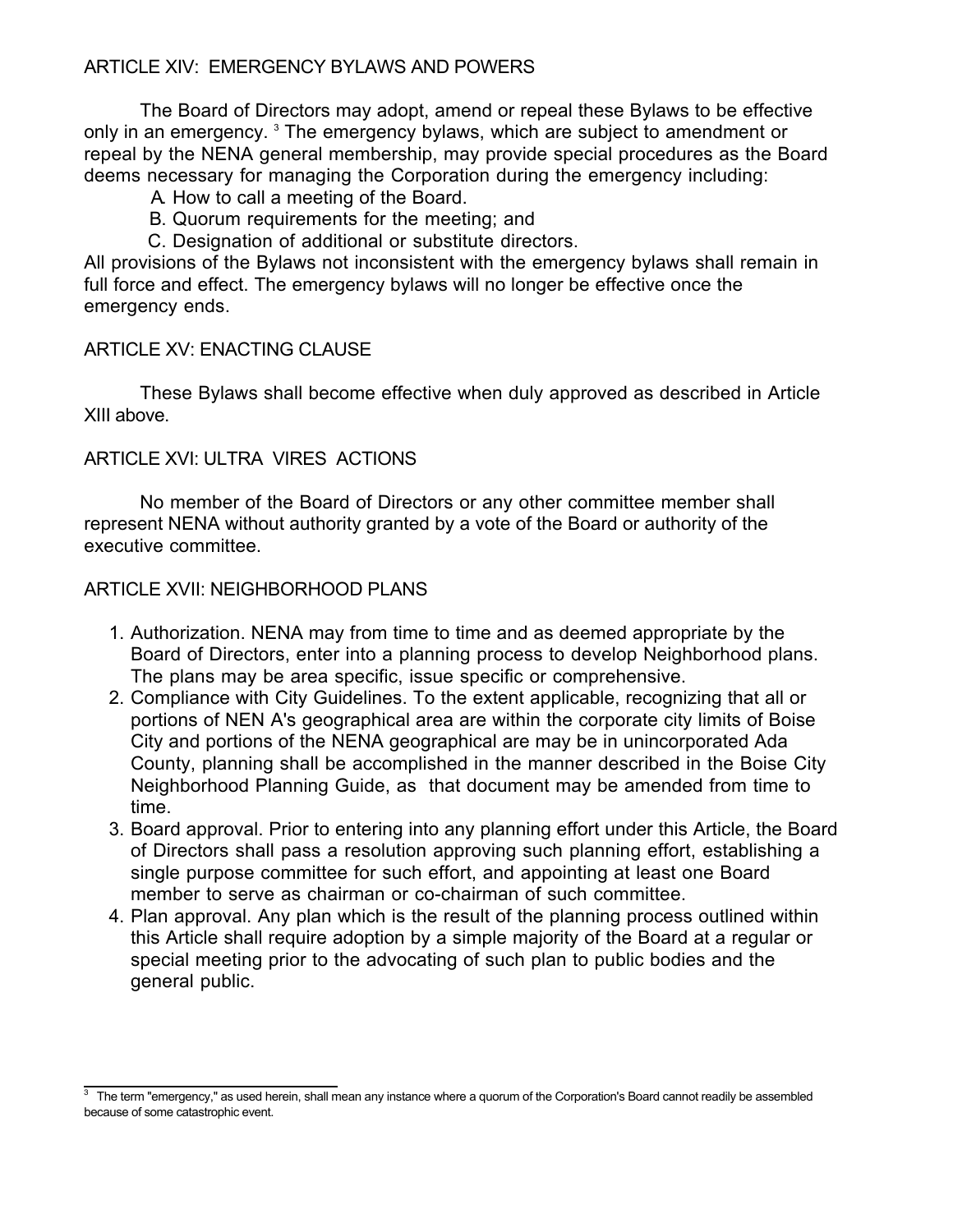#### **SECRETARY'S CERTIFICATION**

This is to certify that the foregoing Bylaws have been duly adopted by the Board of Directors at a meeting held on \_\_\_\_\_\_\_\_\_\_\_\_\_\_\_\_, 2004 and approved by vote of at least two-thirds (2/3)of those NENA members present at the annual meeting held on \_\_\_\_\_\_\_\_\_\_\_\_\_, 2004.

> The North End Neighborhood Association, Inc. By\_\_\_\_\_\_\_\_\_\_\_\_\_\_\_\_\_\_\_\_\_\_\_\_\_\_\_\_\_

**Secretary**

STATE of IDAHO )

)

County of Ada (1)

On this \_\_\_\_\_ day of \_\_\_\_\_\_\_\_\_\_\_\_\_\_\_\_, before me, \_\_\_\_\_\_\_\_\_\_\_\_\_\_, a Norary Public in and for said State, personally appreared **example 20 and 3**, known to be the Corporate Secretary of the North End Neighborhood association, Inc. and identified to me to be the person whose name is subscribed to the within instrument and acknowledged to me that he executed the same for and on behalf of said Corporation.

In Witness, whereof, I have hereunto set my hand and affixed my official seal, the day and year in this certificated first written above.

Notary Public for Idaho

Residing at \_\_\_\_\_\_\_\_\_\_\_\_\_\_\_\_\_\_\_\_\_\_\_\_

\_\_\_\_\_\_\_\_\_\_\_\_\_\_\_\_\_\_\_\_\_\_\_\_\_\_\_\_\_\_\_\_\_\_

My commisssion expires: